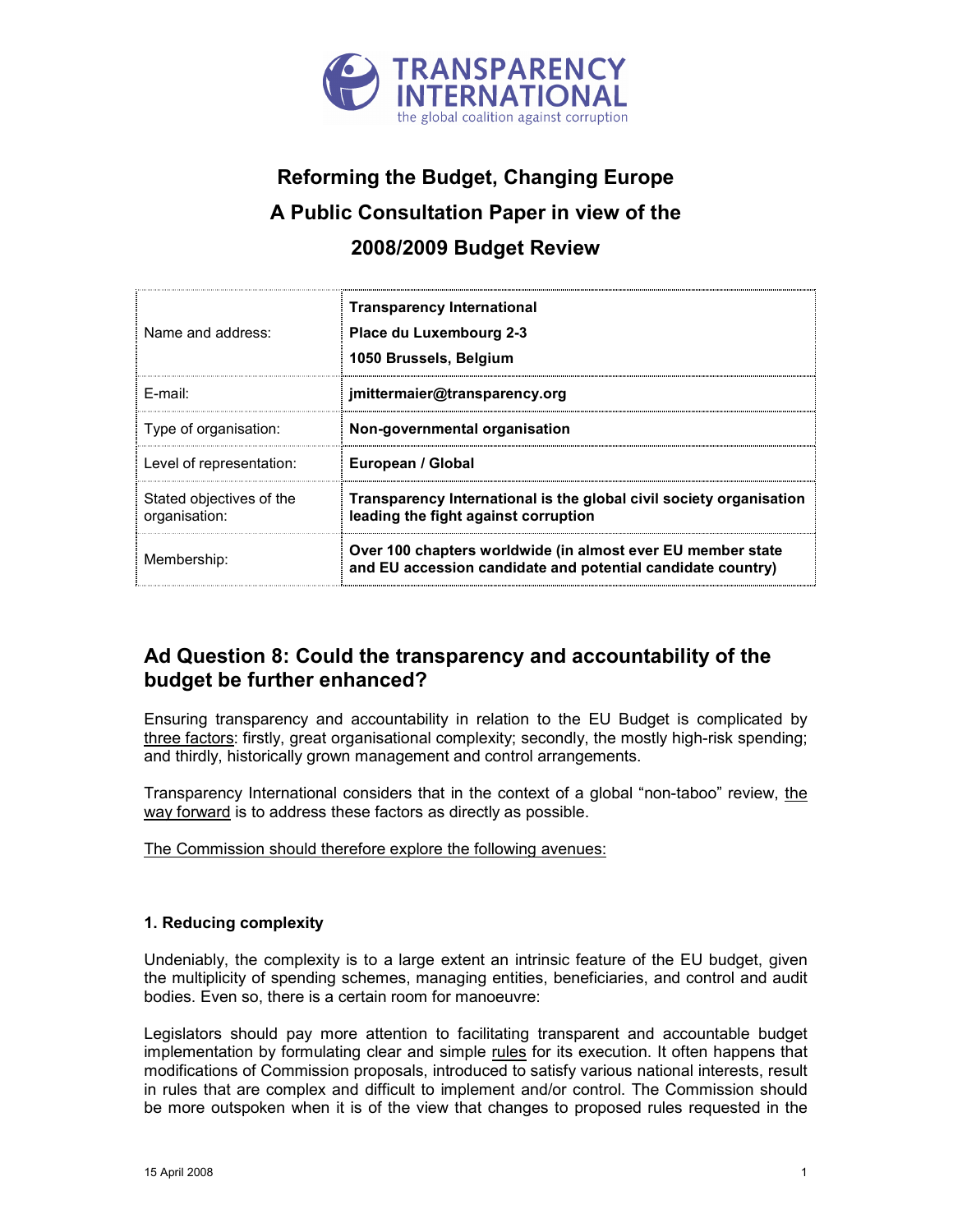

course of the legislative procedure would unduly complicate or impair its task. As a start and in the context of the current review, the Commission should propose changes to existing legislation where it considers that this is the case.

The Commission should also examine to what extent complexity can be reduced through the following measures: reducing the number of management and control schemes by developing standard formats for all types of operations; reducing the complexity of schemes, e.g. through greater recourse to lump sum payments. Finally, the Commission should initiate a wide debate on how to reduce the complexity of current control and audit arrangements (see below).

#### 2. Addressing inherent risks

Similarly, the high-risk nature of most EU spending is inherent in operations, linked to the fact that it takes the form of subsidies.

The reports of the European Court of Auditors provide a representative picture of the irregularities that typically affect the EU Budget. Although the overwhelming majority of reported irregularities do not constitute fraud in the strictest sense, the results point to a persisting tendency to overstate claims.

To cope with these risks, agriculture expenditures benefit from a well-conceived management and control system, considered by Transparency International as a model that should continue to inspire the system of the Structural Funds. In particular the integrated administration and control system (IACS) of the EU comprises effective penalties designed to discourage irregularities and fraud. In the view of Transparency International, penalties of this type could be built into management and control systems when appropriate.

In the view of Transparency International, another effective way to address this tendency to over-claim, including fraud and corruption in the strict sense, is to pay even closer attention to explicit or implicit incentives built into the system.

The general rule should be that non-compliance is sanctioned at the level at which it occurred, that the risk of detection is sufficiently high and that the sanction is proportionate to the irregularity (reduction or suspension of payments; blacklisting and debarment from public contracts).

The impact on the EU budget of "carousel fraud" in the context of the " $3<sup>rd</sup>$  resource" (VAT) would be eliminated if the formula for calculating the national contribution would exclude such losses or if the "3<sup>rd</sup> resource" was abolished altogether.

Transparency International welcomes the fact that the principle of systematic publication of recipients of EU funds is now accepted (as recommended). Indeed, such publication is an important feature of budget transparency.

A systematic publication of recipients will also discourage intentional irregularities, because of obvious reputational risks. Cases of established fraud should also be published, after the relevant judicial procedures have been closed.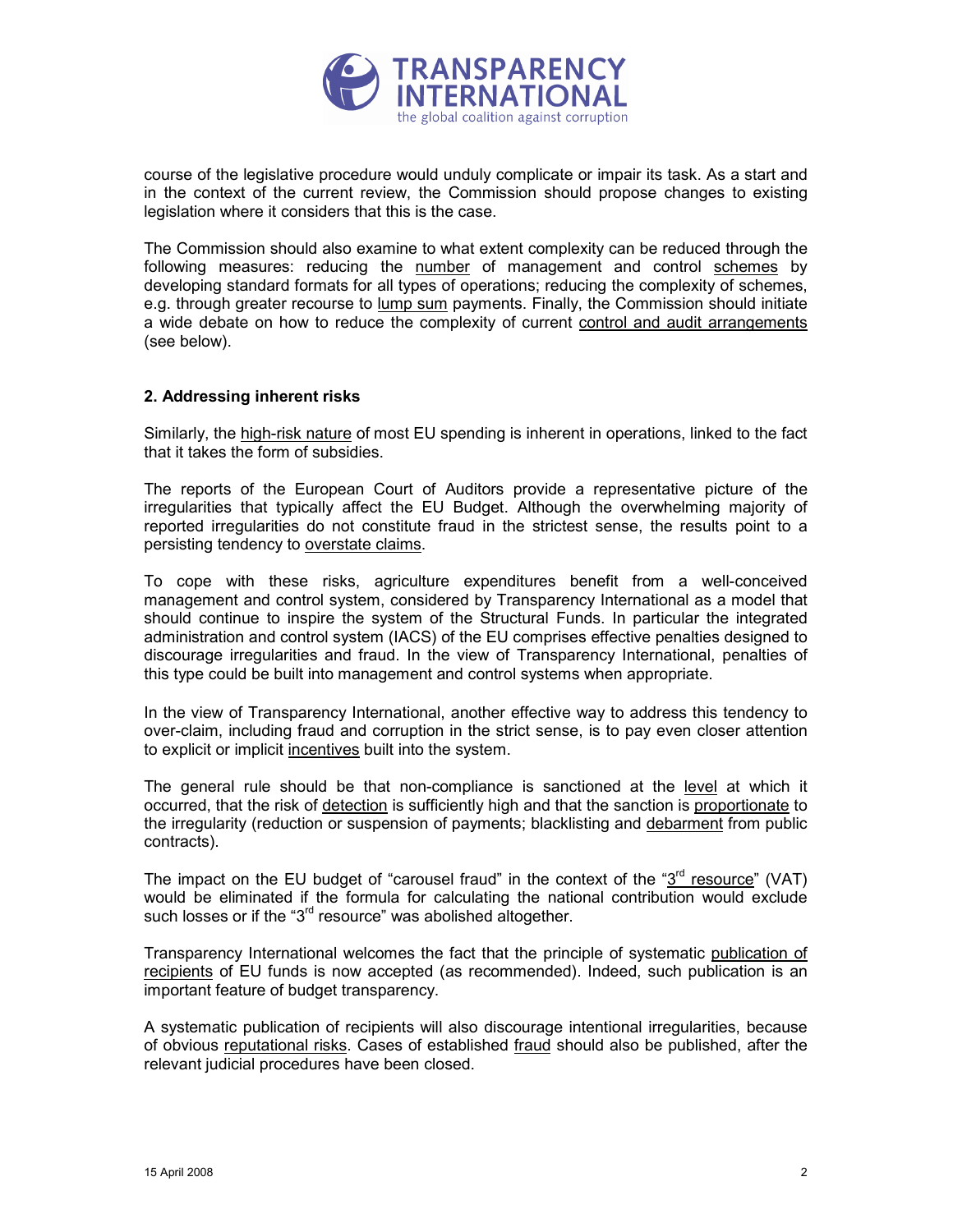

The Commission should oversee this publication effort, in order to ensure that all information is presented in a standardised way (including recipient, amount and operation), is easily accessible and is understandable to the interested public. Attention should also be given to consolidate payments to a recipient received under various schemes or under different names.

A high probability of detection and prevention is best ensured by strengthening financial circuits upfront and by appropriate internal audit arrangements. In the context of cross-border fraud, Member States should be encouraged to step up co-operation between the competent national authorities, including through Eurojust.

Lastly, financial performance should be measured against agreed and realistic benchmarks, which indicate the risk considered tolerable in view of the specifics of a sector or an operation. These benchmarks could then serve as reference values ("materiality thresholds") for both the audit and discharge authorities. The focus should be on irregularities which have a financial impact, and it should be made apparent at what level they had been discovered.

#### 3. Overhauling management and control arrangements

The current management and control architecture is historically grown. As the EU budget has typically developed in quantum leaps, this architecture reflects the constraints of the moment as much as deliberate design. As a consequence, it is suboptimal on various accounts.

In the view of Transparency International, three issues in particular should be addressed:

Firstly and most importantly, there is a need to review an accountability issue for spending under shared management, which accounts for more than 80 % of total spending. Current EU legislation determines that the Commission is ultimately accountable for the execution of the EU budget but the EU Member States largely run 80% of the EU funds under shared management and the Council is part of the discharge authority. In this context, Transparency International suggests the obligations of the Commission and the Member States be better delineated.

One possible solution to this issue is for each Member State to take more responsibility for the funds spent on its territory. The practical instruments could be Disclosure Statements and Statements of Assurance, also including voluntary co-operation between the supreme national audit institutions. Rectifying the current distortion in the management and control architecture would be the single most important contribution to improving accountability for EU funds.

The fact that this requires a change to the Treaty should not deter the legislators from pursuing it further.

Secondly, there is a serious loss of control and audit resources as co-operation arrangements between the various actors continue to be insufficient. Even co-operation at peer level, e.g. between the European Court of Auditors and national supreme audit institutions, has only progressed slowly.

The result is a fragmented system with uneven coverage and a waste of resources.